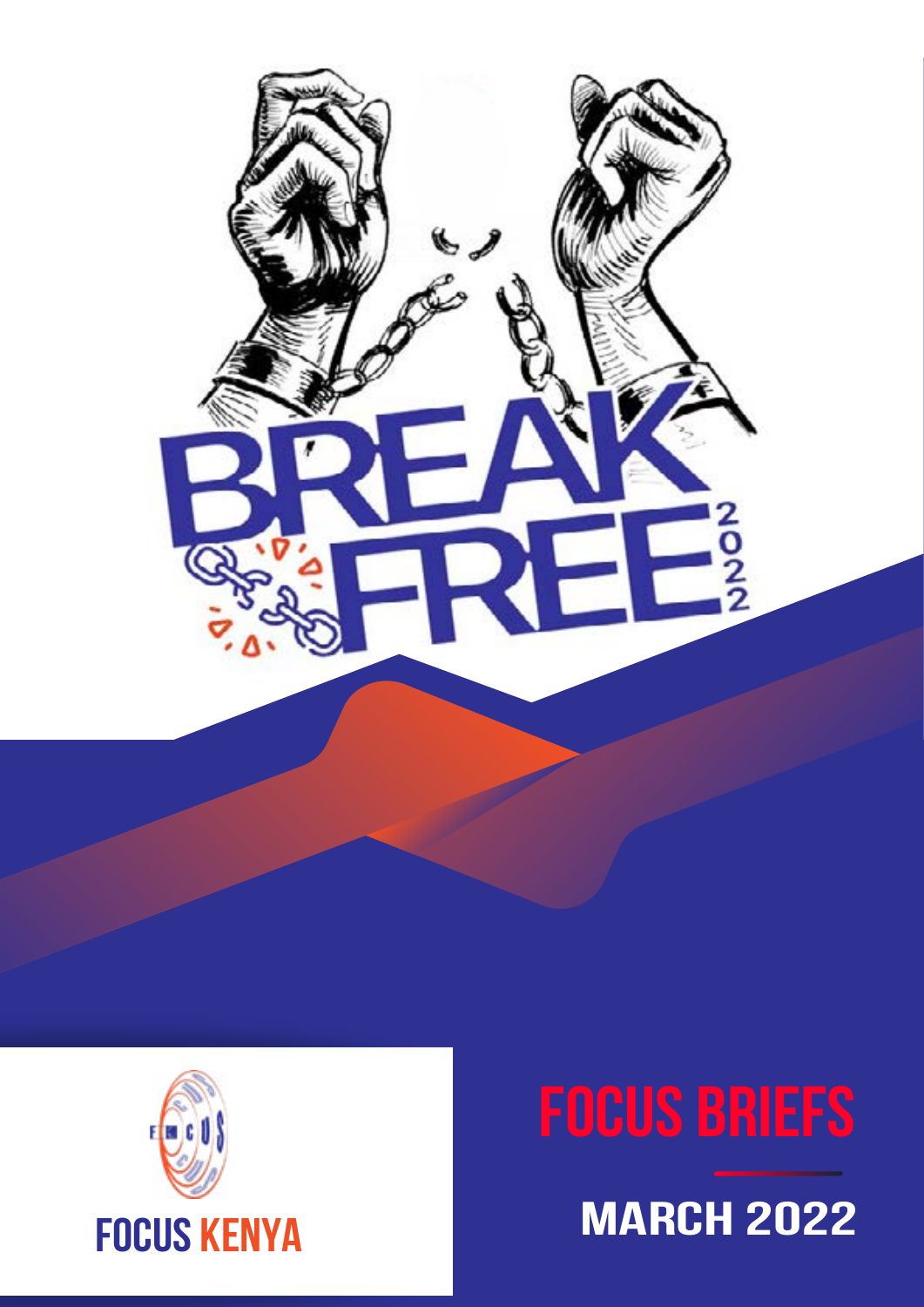

Since 2016, students take on their institutions and associates their circles of influence to advocate for sexual purity aggressively and communally in February. Similar campaigns run in the Universities and colleges in consecutive semesters of the year. This year, we have had a myriad of activities across our Christian Unions during the campaign from plenary meetings, and small-group gatherings, CU dinners to Chastity advocacy walks from 7th -14th February 2022.

Over 500 students gathered online for a two part-series of Sexual Purity Night hosted virtually. The sessions aimed at amplifying scriptural truth and helping students build convictions for chastity. 346 students and associates signed Purity Pledge Commmitment from the two meetings. The CUs also ushered their members in signing the Purity Pledges commitments to uphold scriptures and stay pure by God's help. **Pray for God's preservation for the stakeholders who made new commitments this year.**

The Cross of Christ is a reminder of the grace God gives to the wounded and seeking. We have launched a program for those entangled in sexual sin and seeking help to overcome it dubbed *Break Free*. Through this, we hope to point the affected stakeholders to the Cross, for help to break out of bondage. Break free participants will be linked to personal counsellors and have intense 6-weeks virtual sessions with tailored activities. **Pray for these wounded soldiers who are seeking God's redeeming grace. Pray also for the successful running of Break Free Initiative.**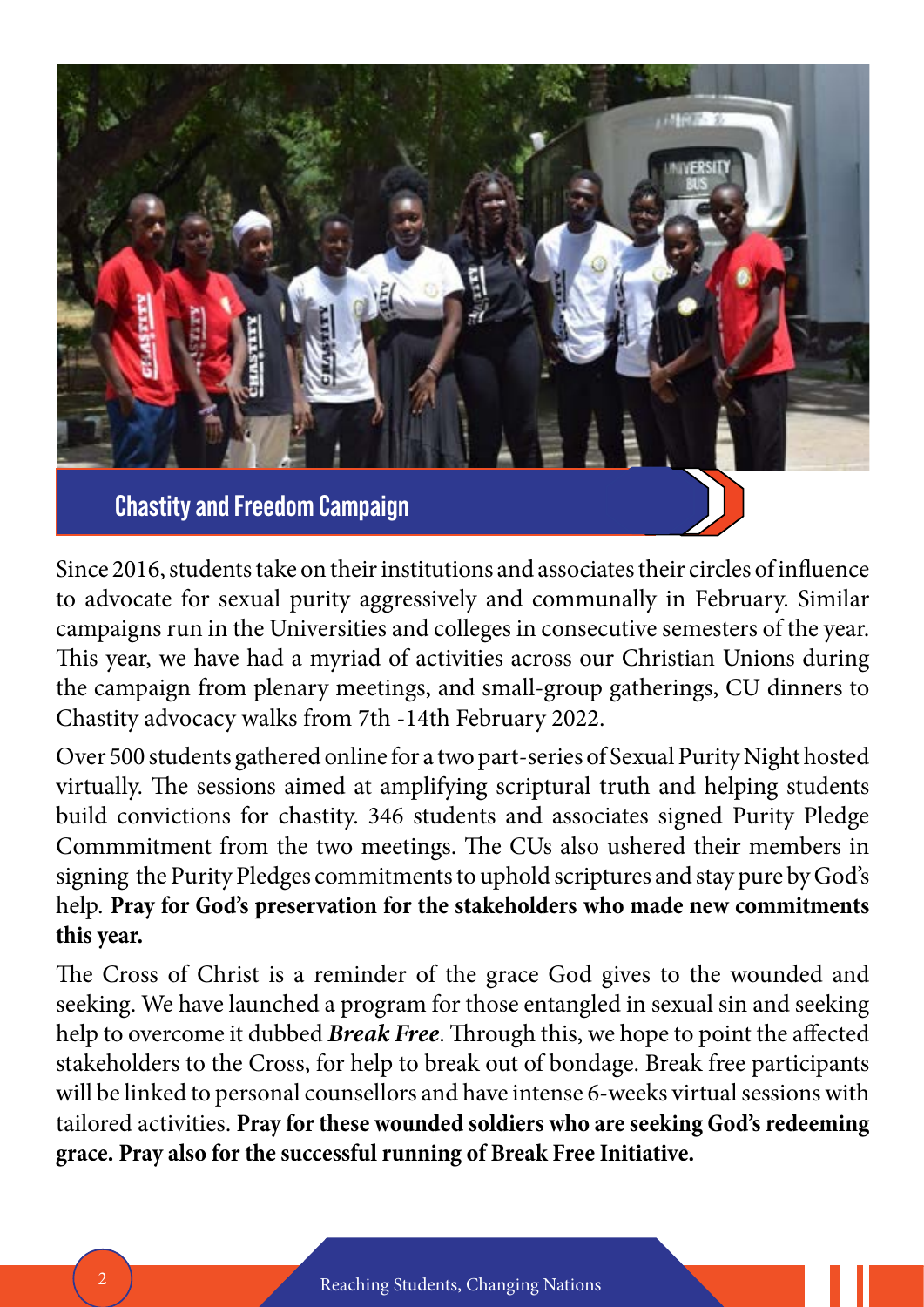



*JOOUST CU chastity week meeting Kibabii University CU campaigning for purity in Kibabii*



*JKUAT-CU students advocating for purity around Juja.*



*Purity Night 1 zoom audience during Chastity week* 



*Kigumo TTC students during the campaign.*



*Panelists in Purity night 2 praying for the students and associates*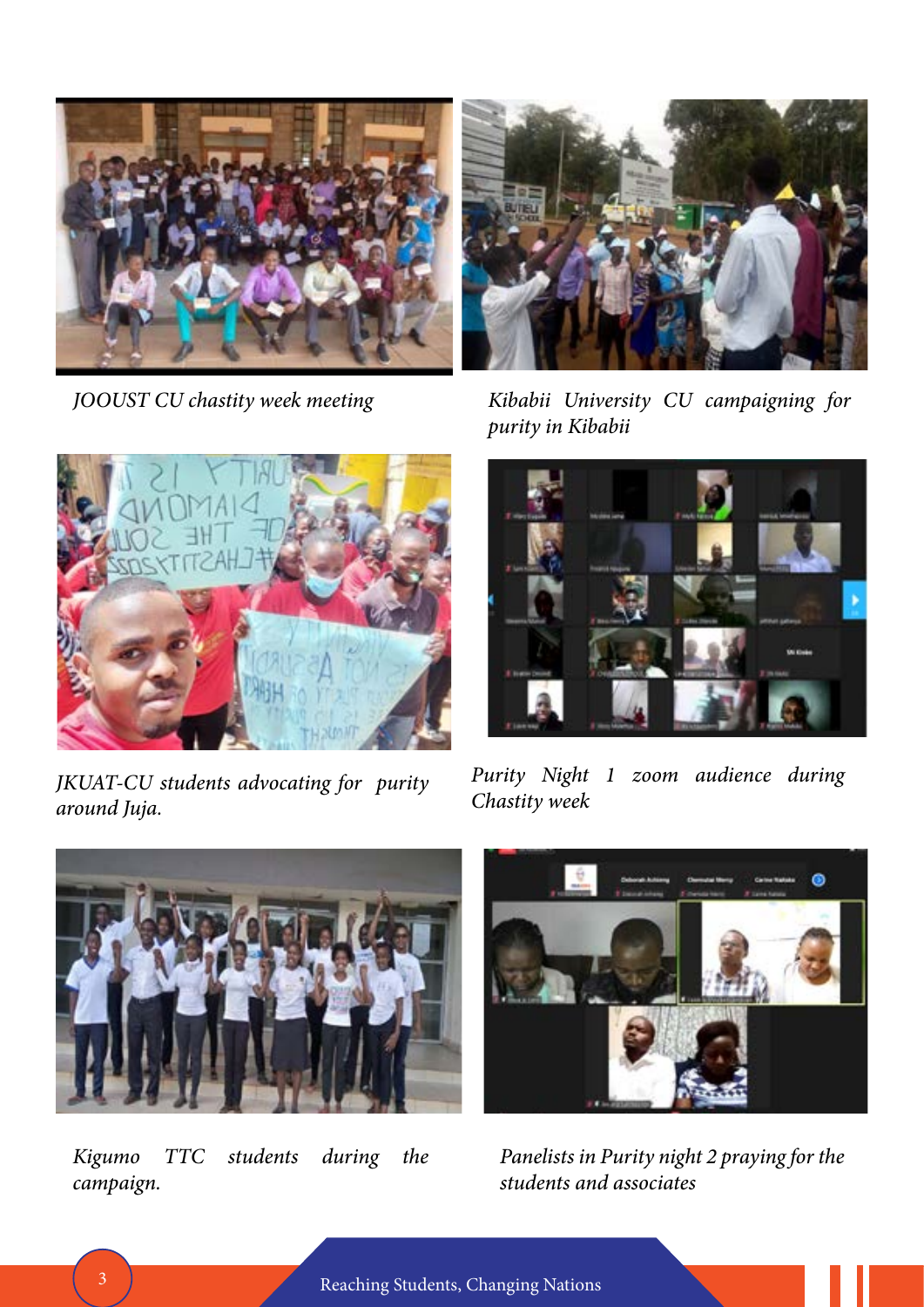### **Specialized Mentorship**



*Model small groups for mentorship during Northern Nairobi Regional Leaders' Summit*

Sustainable societal transformation requires a functional social cogwheel, with transfer of ideas and structured support. Mentorship for Social Transformation is one of the key ways FOCUS Kenya has adopted to raise a generation that perceives work as a mission ground and as a tool for social transformation.

The mentorship program seeks to assist the Mentees to develop biblical values such as integrity, good work ethics, excellence, and mission-mindedness. The five areas of focus include entrepreneurship, politics and governance, career ministry, academia and media. The goal of the program is to build a critical mass of Christian professionals who view their work/profession as a mission ground and tool for social transformation through practicing and institutionalizing biblical values and being skilled at their work.

The 2022 cohort was launched on January 29th 2022 with 31 mentors walking with 100 students divided into 20 groups. **Pray for the growth of this program and for bountiful harvest from the mentorship labor.**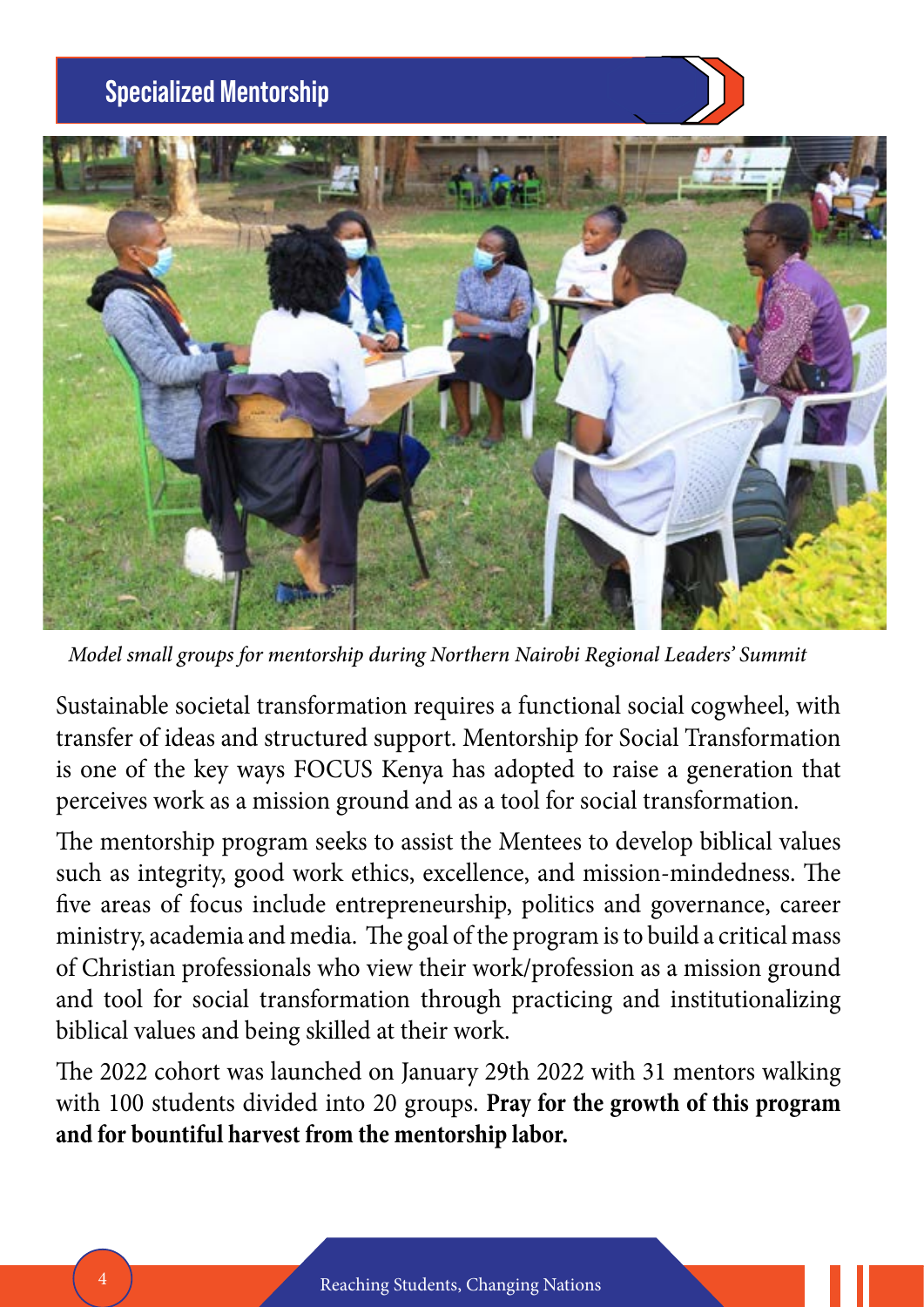### **Empowered for greater works**

This year, we are more determined to prevail in prayer. We had a refreshing two weeks of prayer and fasting nationally and in the Regions from 17th -28th January 2022.

It was a great blessing to see the stakeholders availing themselves for prayer during Lunch Hours on Wednesdays and for Mini-Keshas on Fridays.

The theme of the prayer and fasting was *Empowered for Greater Works*. This is the faith we bear ahead of the major plans underway for 2022 in the Ministry. **Let the favor of the Lord our God be upon us, and establish the work of our hands upon us; yes, establish the work of our hands! (Psalm 90:17)** 

We launched a prayer initiative to mobilize, connect and engage Students, Staff and Associates with a clear calling in intercession for FOCUS Ministry. During the launch of the FOCUS Intercessory Network (FIN), 67 participants registered for it. Is the call to prayer very clear to you? You can also sign up today and be part of FIN using the following link:

[https://focusms.co.ke/focus\\_prayer\\_](https://focusms.co.ke/focus_prayer_network) [network](https://focusms.co.ke/focus_prayer_network)



*Staff praying together for the STEM cohort*



*Students praying during TUKCU prayer day*



*Virtual Mini-Kesha during the prayer and fasting*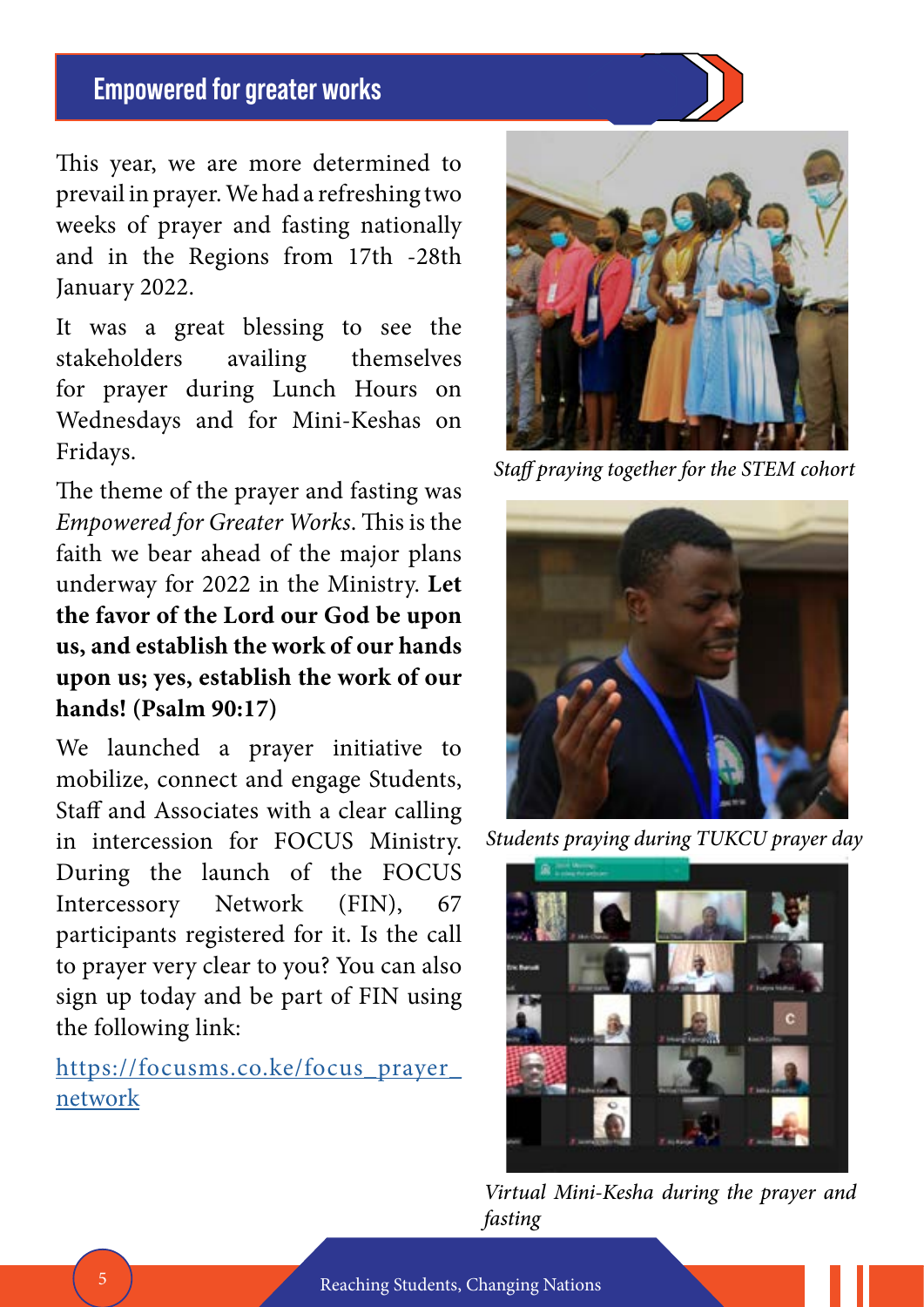

*Ann Njiru with members of her Ethiopian Church community in Dadaab*

**Cross Culture Community Missions**



Short-term missions in the Norway Interact Exchange program and STEM Community Development are among the prime programs for exposing fresh graduates to cross cultural evangelism. Through these platforms, we have been able to diversify our reach and impact communities as well. Here are some stories from our colleagues in these fields. **Pray for God's wisdom and strength as they engage ministry.**

"When I came, I found that students hold weekly scripture engagement sessions. Most of them are Muslim students who are very warm and receptive. I hope to walk with them and invest heavily on discipleship towards them. Seeing that most of my students have gone through traumatic experiences of civil wars, I use the hours after class to have conversations with them. I am glad that they are open and vulnerable and thankful that I can give a shoulder to my students." From Anne Njiru (STEM CD, Daadab)

"We had a skeptics week (skepsisuke) and were joined by a team of 5 people from the US and together with over 50 Norwegian students. Throughout the week we went to different university faculty members and engaged students in conversations about faith and the meaning of life. In the evenings we had different gatherings that attracted over 150 students. The evening gatherings were; Grill a Christian, the Problem of Evil and Does God exist? Engaging students about these matters made us realize how much people had not thought about these things because the society does not encourage it!" Walter Jimwel and Isaac Mwaura (FOCUS staff in Bergen, Norway)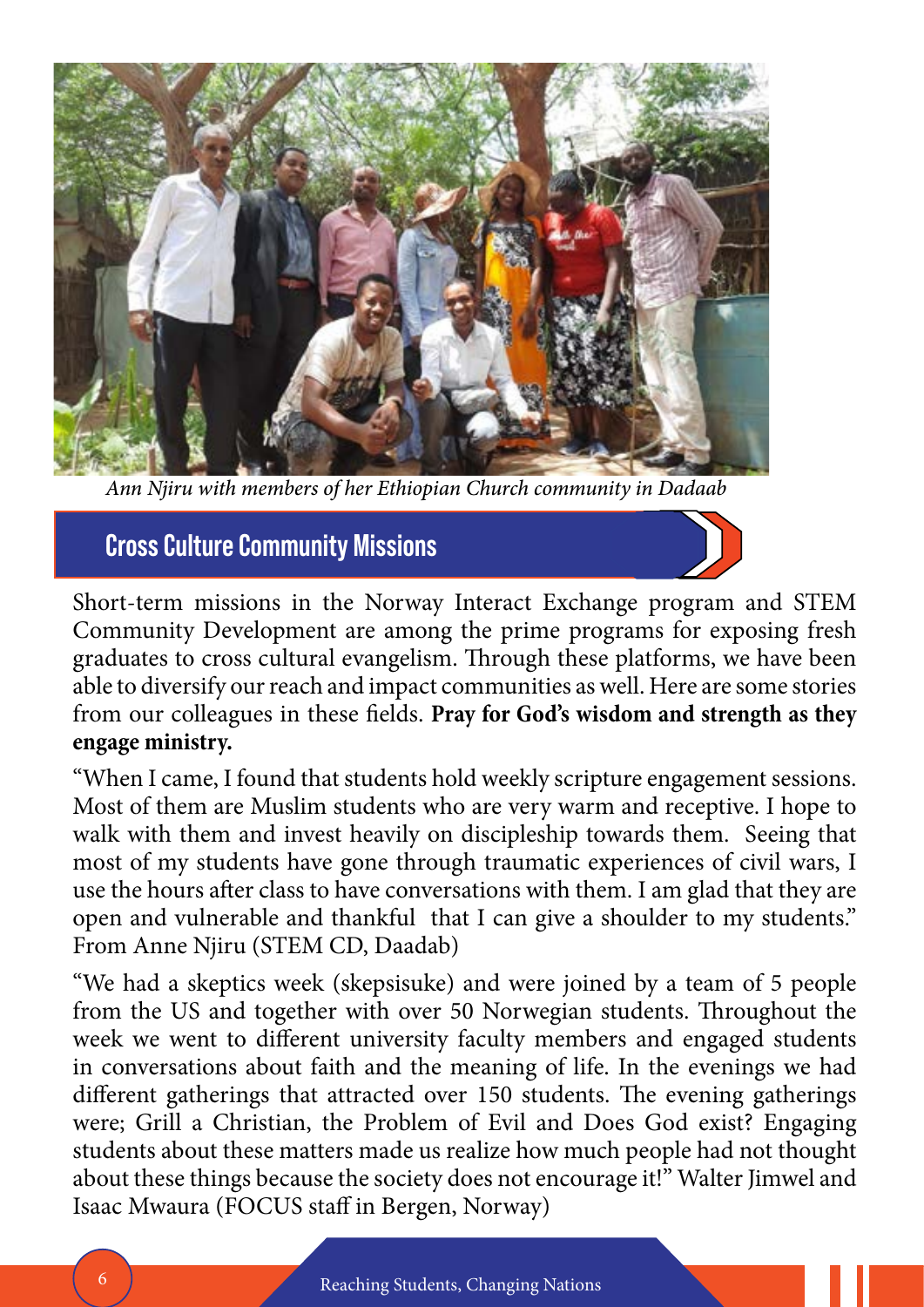

*Stakeholders in Central Rift in a fellowship during a site visit of the Regional Land*

HATUA, the infrastructural development initiative in FOCUS is an investment intended to facilitate the training and equipping more students for value-based leadership and catalyze societal transformation. This far, the construction of the 2nd floor of the Accommodation Block is ongoing at the headquarters in Nairobi. Central Rift Region is in the process of acquiring a 6-acre land in Njoro Sub-county for use as a Students' Center. On 29th January, 48 students and associates in the region went for a site visit of the land and had the pleasure of fellowship and prayer on the land. Resource mobilization is ongoing in the regions for various Hatua Initiatives. Pray that the Lord will grant breakthrough in the initiatives ongoing. **Pray for favor for Hatua mobilization teams in the CUs, among the associates and at national level**.

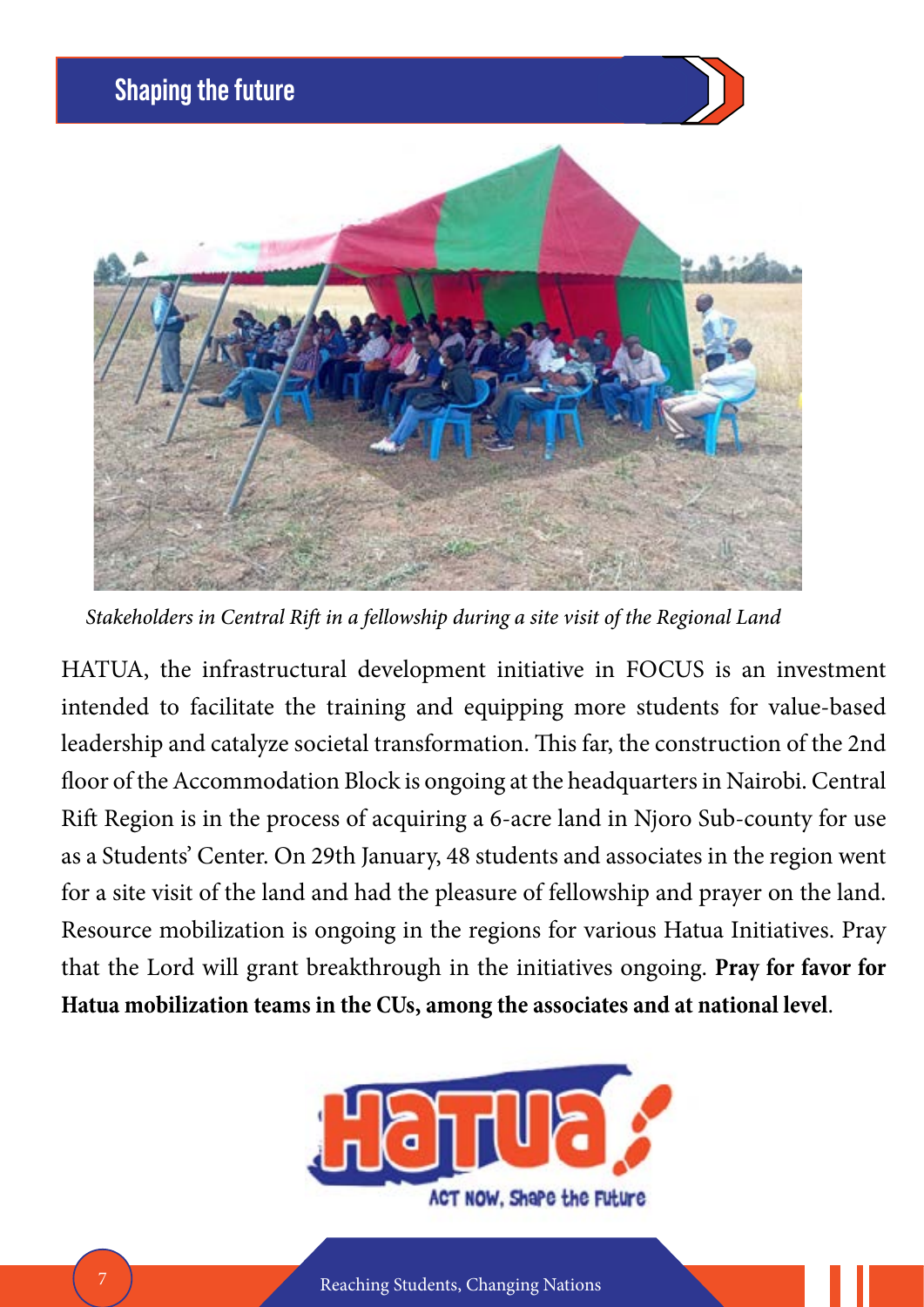



*Group photo of the FOCUS STAFF team during SOT*

From the 10th -17th January, our Staff team of 43 STEM staff and 35 Campus Ministry Facilitators (CMFs) and Admin staff gathered at FOCUS Center for an intense Staff Orientation and Training (SOT). We were finally able to enjoy an in-person SOT after two years break due to the pandemic restrictions. Thank the Lord that the new team of staff have fully integrated into their roles and are growing in service.

The Lord has expanded the laborers in the ministry further. 30 Associates from across the country have volunteered to serve as volunteer staff (FOCUS Associate Staff) in various Christian Unions. They are coworking with the CMFs and STEM staff in increasing the reach to students for greater impact. Praise God for supplying more laborers and pray for a fruitful service for the staff



*In session discussions during SOT*



*Staff playing competitive card games* 



*Team building group activity in SOT*



*SOT plenary sessions*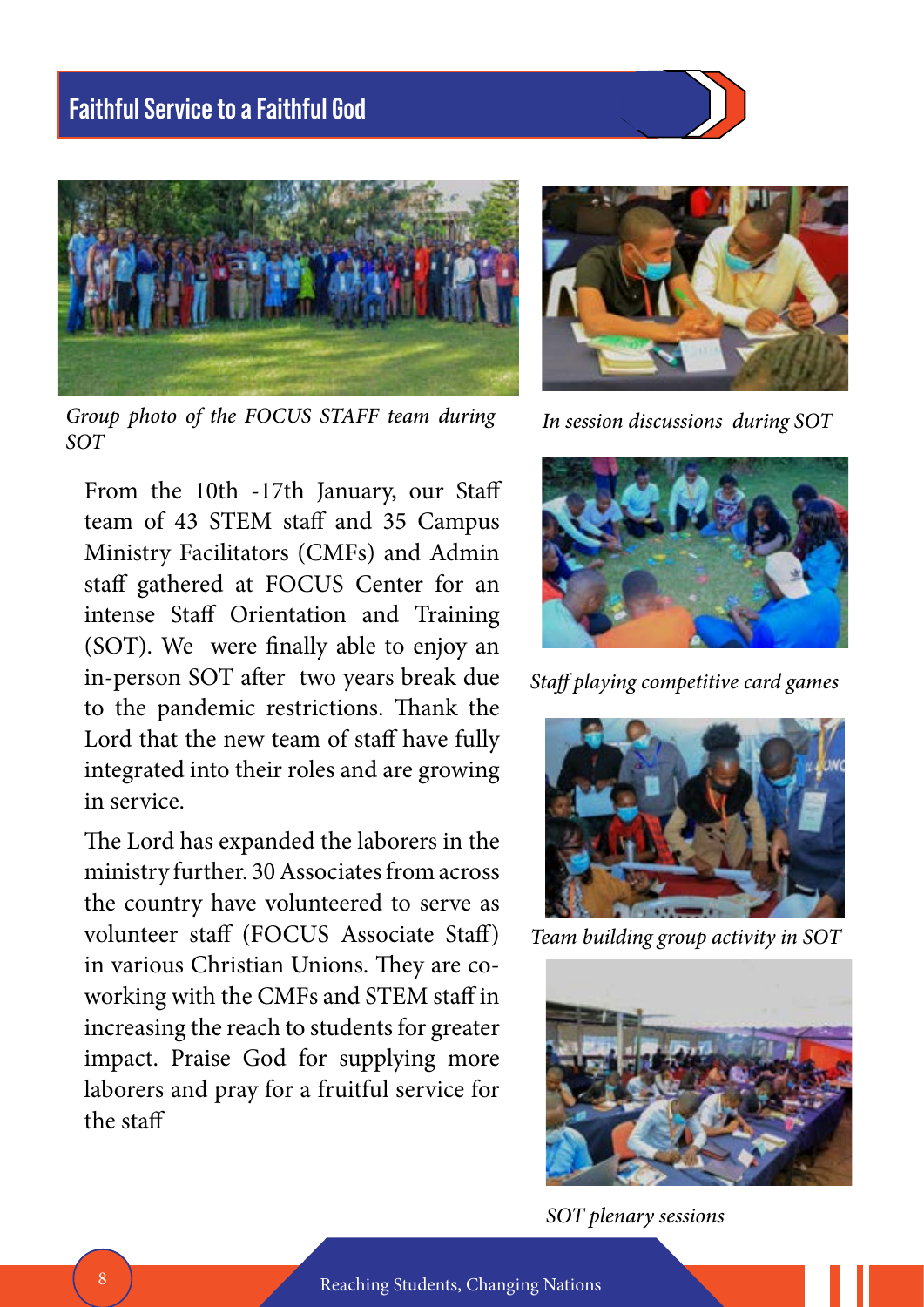



Pauline **Kachinja** Resource Mobilization **Director** 



Evans **Karanja** Short-term Missions Coordinator



Charles **Otieno** Regional Coordinator Pwani



Caleb **Lemayian** Evangelism Coordinator



**Samuel** Maina HR & Admin Officer



Pauline **Waweru** PR and Communications **Officer**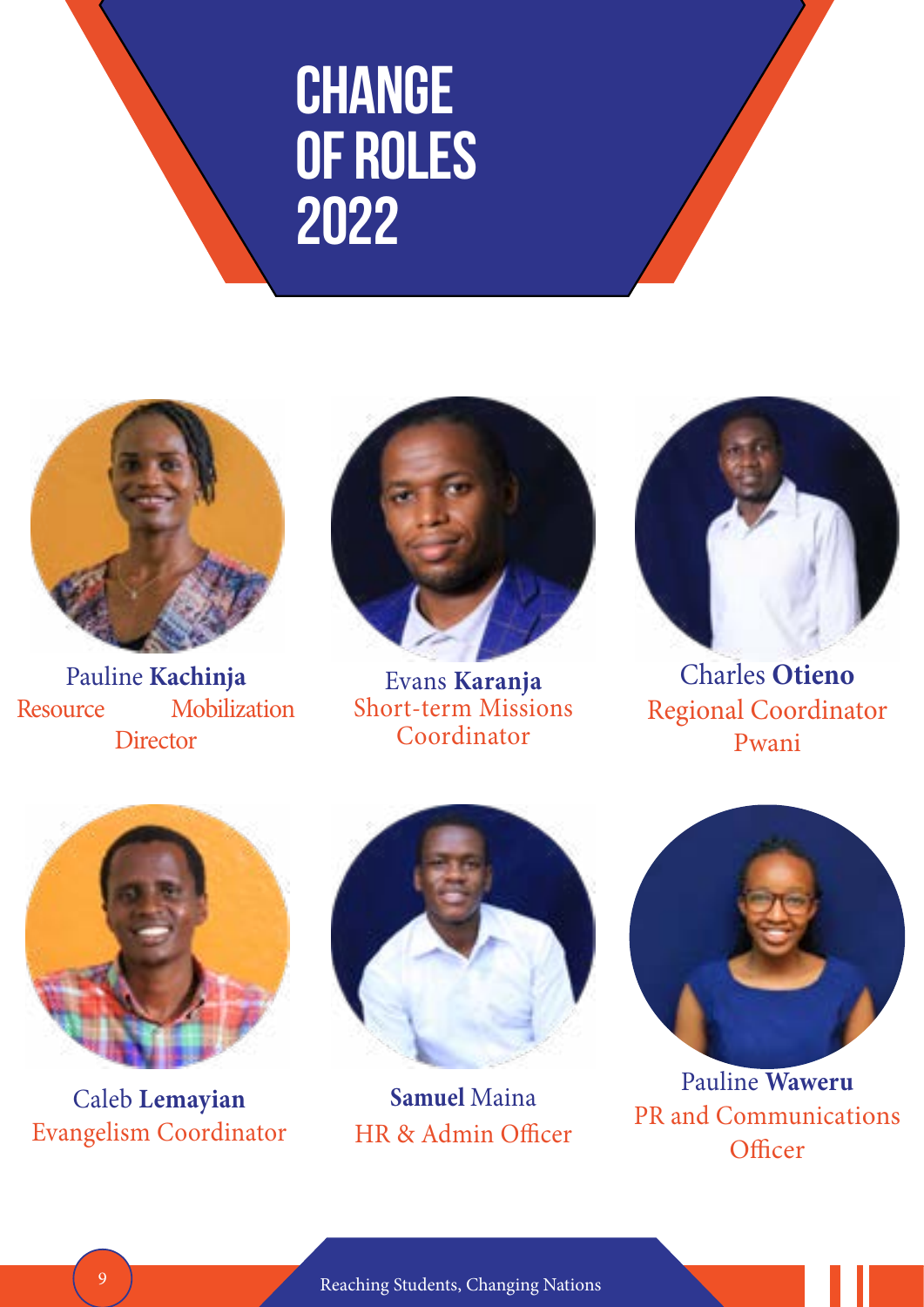## **new Appointments 2022**



Kennedy **Kamau** Resource Development **Officer** 



Susan **Nzuki** Assistant Research and Publications Officer



Joy **Ndungu** Associates Programs Officer



Clement **Babu** CMF Western Region



Rahab **Wanjiru** Assistant PR & Communications Officer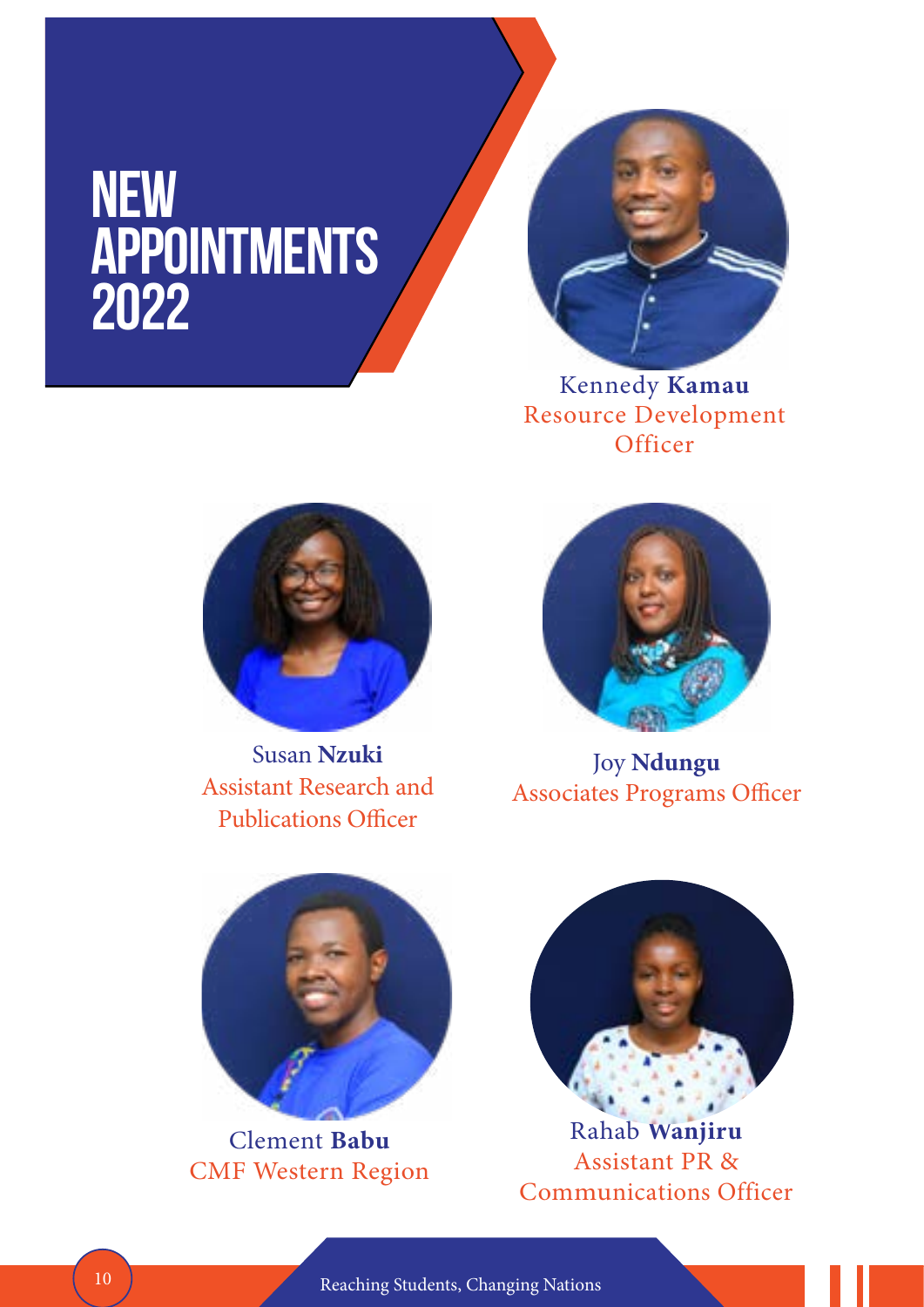### **Changing Nations**



*Southern 'Nairobi RSEC members at FOCUS Center*



*Nothern Nairobi Leadership summit plenary at JKUAT* 



*Moi University Annex Campus CU in a mission at Kipkaren* 



*Plenary session duringWestern Region RSEC at KAFUCO*

Ministry to students is packed with the joy of seeing the gospel transforming the lives of students, their growth in scripture engagement, their energy and creative potential and their growth in service through apprenticeship..

This is the part of the year where Regional Students' Executive Committees have handover meetings as they review and reflect on progress in ministry in the CUs and set plans and strategies for the year ahead.

**We are truly grateful to God for grace and provision in various ministry initiatives among students across the country. We pray for lasting fruit to His glory.**



*Students and FOCUS staff after CU AGM at KMTC Nakuru Town college*



*Training Bible Study leaders on effectiveness in BS coordination at Machakos University CU*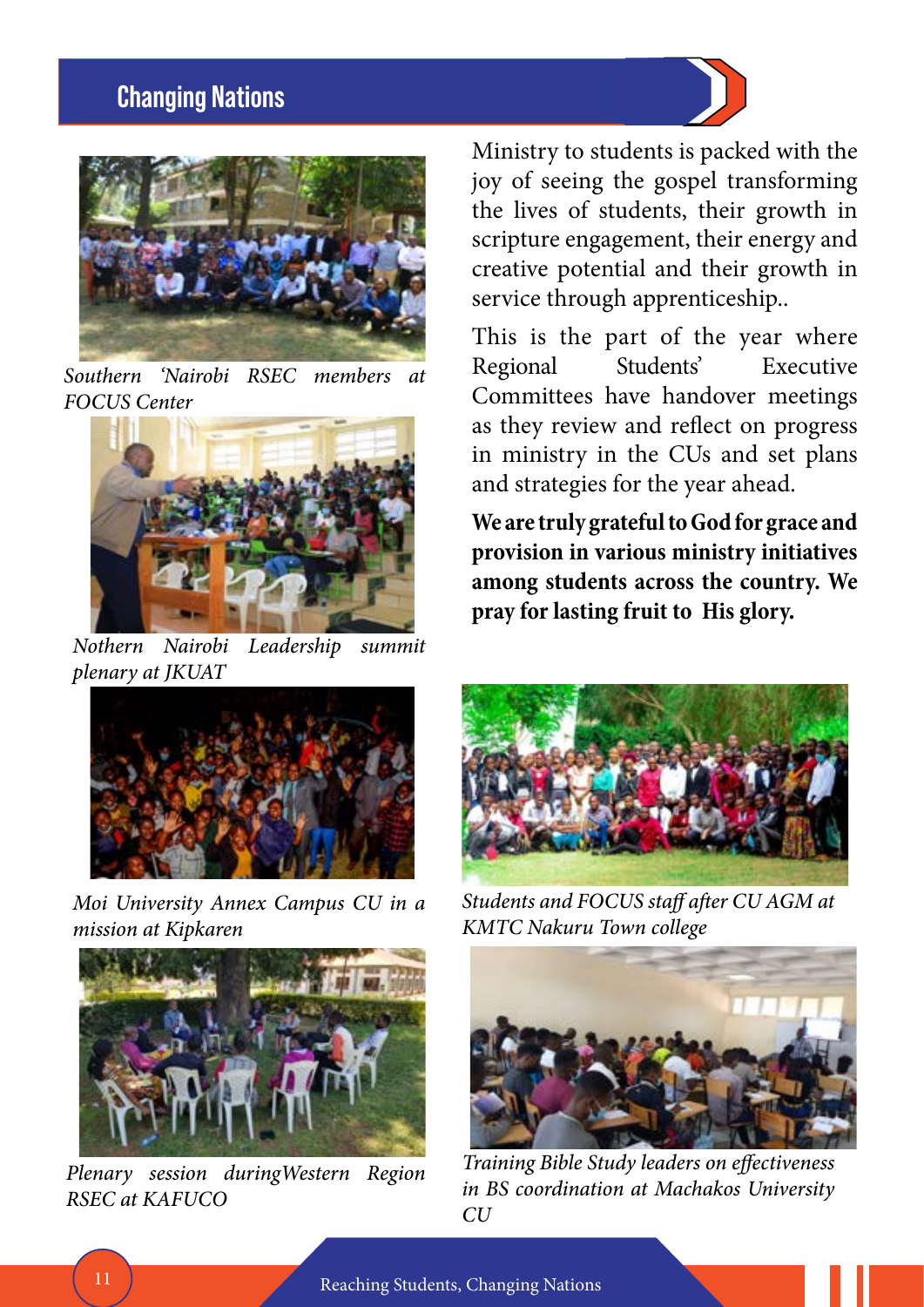

*RSEC members in Mt. Kenya following through a presentation*



*North Rift Staff conducting an Evangelism* 





*Central Rift students during a site visit of the Regional land* 



*RSEC members in a plenary session in Pwani Region*



**Opening session during Northern Nairobi's** *RSEC gathering*



*North Rift RSEC devotional session Evangelism training session in CUEA CU in Karen*



*Garissa University CU members during a leaders' consultation visit*